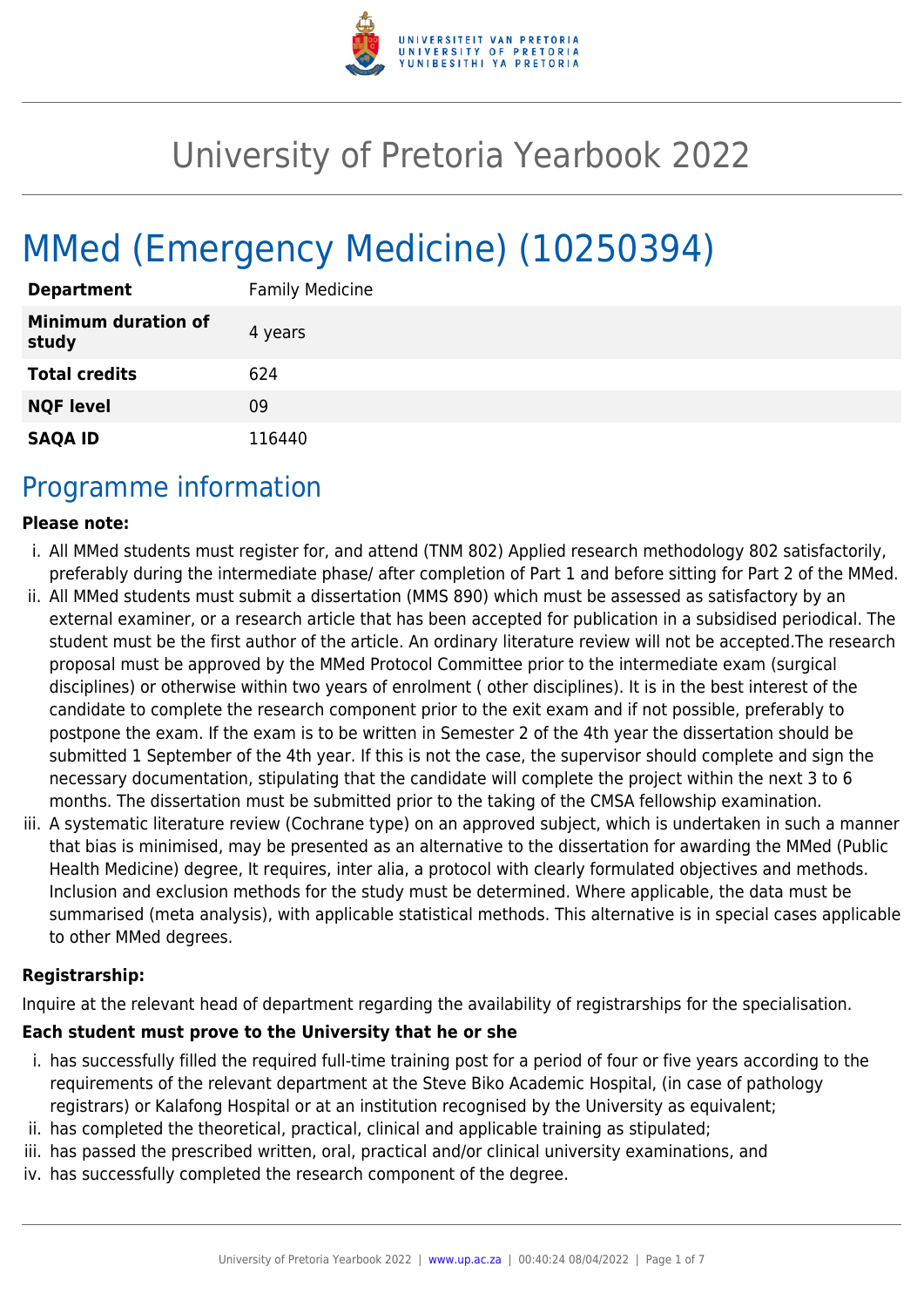

# Admission requirements

- 1. MBChB (or equivalent) degree **or** relevant medical degree with modules equivalent to at least the first two years of the MBChB degree
- 2. Currently registered as a physician with the Health Professions Council of South Africa (HPCSA) and must have been registered for at least one year

## Other programme-specific information

**Note:** Inquire at the Head of the Department of Family Medicine regarding the availability of registrarships.

**"Major subject"** refers to the recognised field of study in Medicine in which the student specialises. The study of the major subject extends over four or five years, as prescribed by the relevant department.

# Examinations and pass requirements

- i. The sequence of the examinations in the prerequisite subjects will be determined by the head of the department under which the major subject falls.
- ii. The nature, duration and time of the examinations in the prerequisite subjects are determined in cooperation with the heads of the departments under which the prerequisite subjects fall – with the proviso that, except in cases where stipulated otherwise, the examinations in the prerequisite subjects may be held at any time prior to or concurrently with the major subject. The examinations in the major subjects are held as follows:
- iii. In the case of four-year programmes: not before the end of the third year.
- iv. In the case of five-year programmes: not before the end of the fourth year.
- v. A minimum final mark of 50% is required by all departments to pass in a subject and in the clinical section of the examination, a subminimum of 50%. General Academic Regulations apply.
- vi. A student is not admitted to the examination in a prerequisite subject (supplementary examinations excluded) more than twice, nor is he or she admitted to the examination in the major subject more than twice.

**Note:** Certificates of satisfactory preparation and progress are required in respect of the fourth year of four-year programmes in which an examination is held at the end of the third year.

#### **Supplementary examinations**

Supplementary examinations for MMed students will only be held after at least six months have elapsed since the conclusion of the examination in which the student had failed.

### **Rules governing the writing of the examinations of the College of Medicine of South Africa [CMSA]**

i. Only candidates who have met all requirements for the MMed degree except for the major subject (final examination), i.e. passed all prerequisite subjects (the latter to be interchangeable; can be passed either at the University or as primary and intermediary examinations at the College of Medicine of South Africa [CMSA], completed all practical, clinical and applicable training of four or five years as prescribed by the relevant academic department (continuous evaluation of the candidate, in an approved registrar post, by the head of department of the candidate); and completed the required research component for the degree in accordance with the Faculty Yearbook regulations, i.e. Applied research methodology 800 (TNM 800) and the dissertation (MMS 800) or an article (not an ordinary literature review) that has been accepted for publication in a subsidised periodical, will be allowed to write the college examination (exit examination), after which they will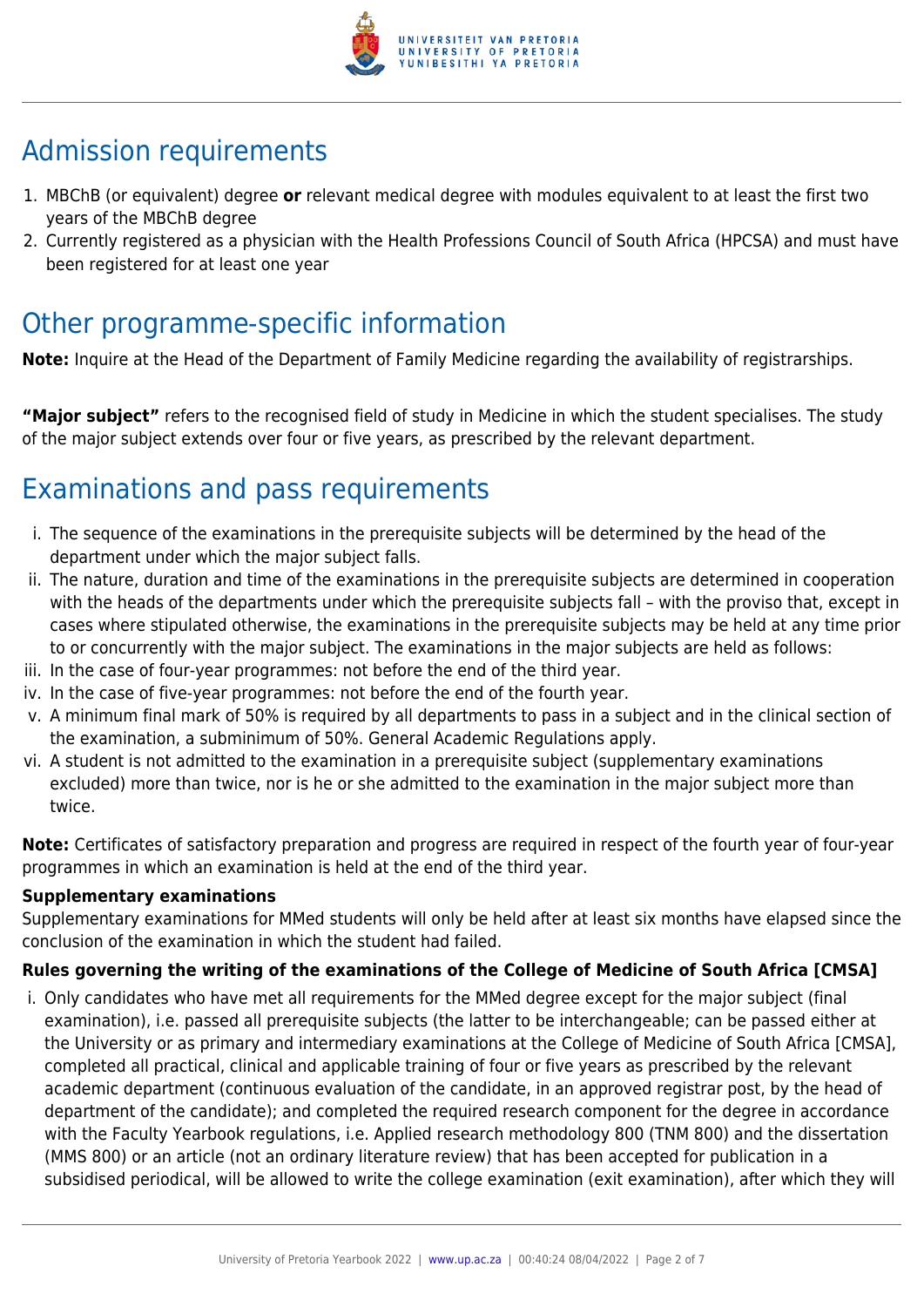

obtain both the CMSA fellowship and the MMed as specialist qualifications.

ii. The rules have been effective as from 1 January 2011. As a transitional measure, cases will be considered on an individual basis where necessary.

# Exemption

#### **Exemption**

- i. The Faculty Board may grant partial exemption from the training and work mentioned under par. (b) and (c)(i) and (ii) above on the grounds of comparable training and experience completed in another post or at another recognised institution – with the proviso that exemption from a maximum period of 18 months may be granted with regard to four-year and five-year programmes.
- ii. Exemption from a maximum of three years may be granted by the Department of Medical Oncology for the MMed in Medical Oncology [MMed(MedOnc)] on the grounds of the MMed(Int) or MMed(Paed) degree of this University, or experience recognised by the University as equivalent.
- iii. Specific prerequisite subjects must be passed within 24 months after commencement of the programme.

### Pass with distinction

The degree is conferred at the end of the prescribed training period (i.e. three, four or five years, respectively). The degree is conferred with distinction on a student who has obtained a final mark of at least 75% in his or her major subject.

### General information

#### **Registrars**

Departments expect registrars to participate increasingly in the examining and treatment of patients in the hospital, both in-patients and out-patients, as well as performing and interpreting tests in the laboratory (where applicable); initially under supervision and later increasingly at their own responsibility. Lectures/symposia with closely related departments are organised, as well as discussions of literature, etc.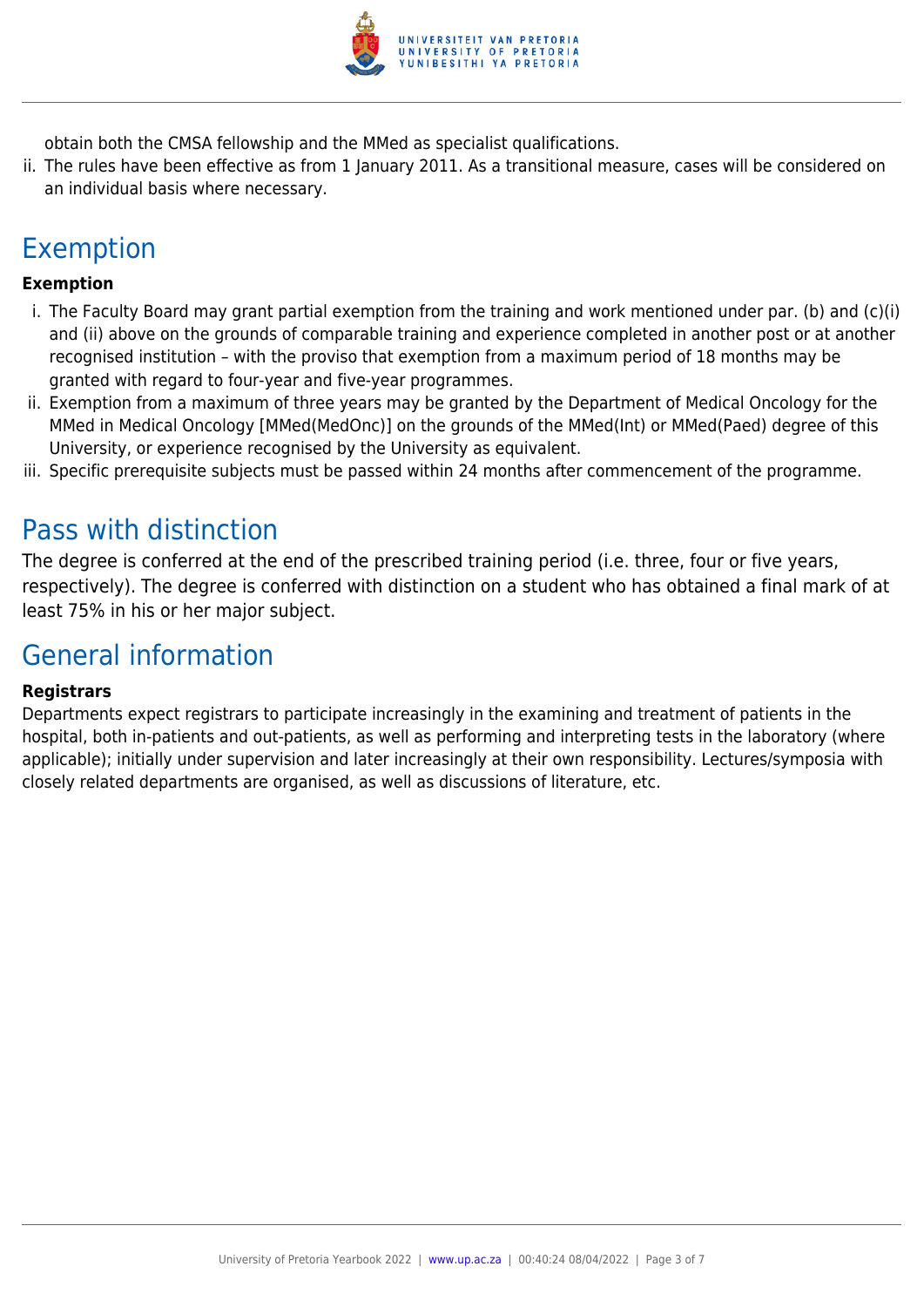

## Curriculum: Year 1

#### **Minimum credits: 534**

### **Core modules**

[Anatomy 802](https://www.up.ac.za/faculty-of-education/yearbooks/2022/modules/view/ANA 802) (ANA 802) - Credits: 36.00 [Pharmacology 800](https://www.up.ac.za/faculty-of-education/yearbooks/2022/modules/view/FAR 880) (FAR 880) - Credits: 36.00 [Physiology 801](https://www.up.ac.za/faculty-of-education/yearbooks/2022/modules/view/FSG 801) (FSG 801) - Credits: 36.00 [Dissertation 890](https://www.up.ac.za/faculty-of-education/yearbooks/2022/modules/view/MMS 890) (MMS 890) - Credits: 180.00 [Emergency medicine 801](https://www.up.ac.za/faculty-of-education/yearbooks/2022/modules/view/NGK 801) (NGK 801) - Credits: 300.00 [Pathology 880](https://www.up.ac.za/faculty-of-education/yearbooks/2022/modules/view/PAG 880) (PAG 880) - Credits: 36.00 [Applied research methodology 802](https://www.up.ac.za/faculty-of-education/yearbooks/2022/modules/view/TNM 802) (TNM 802) - Credits: 0.00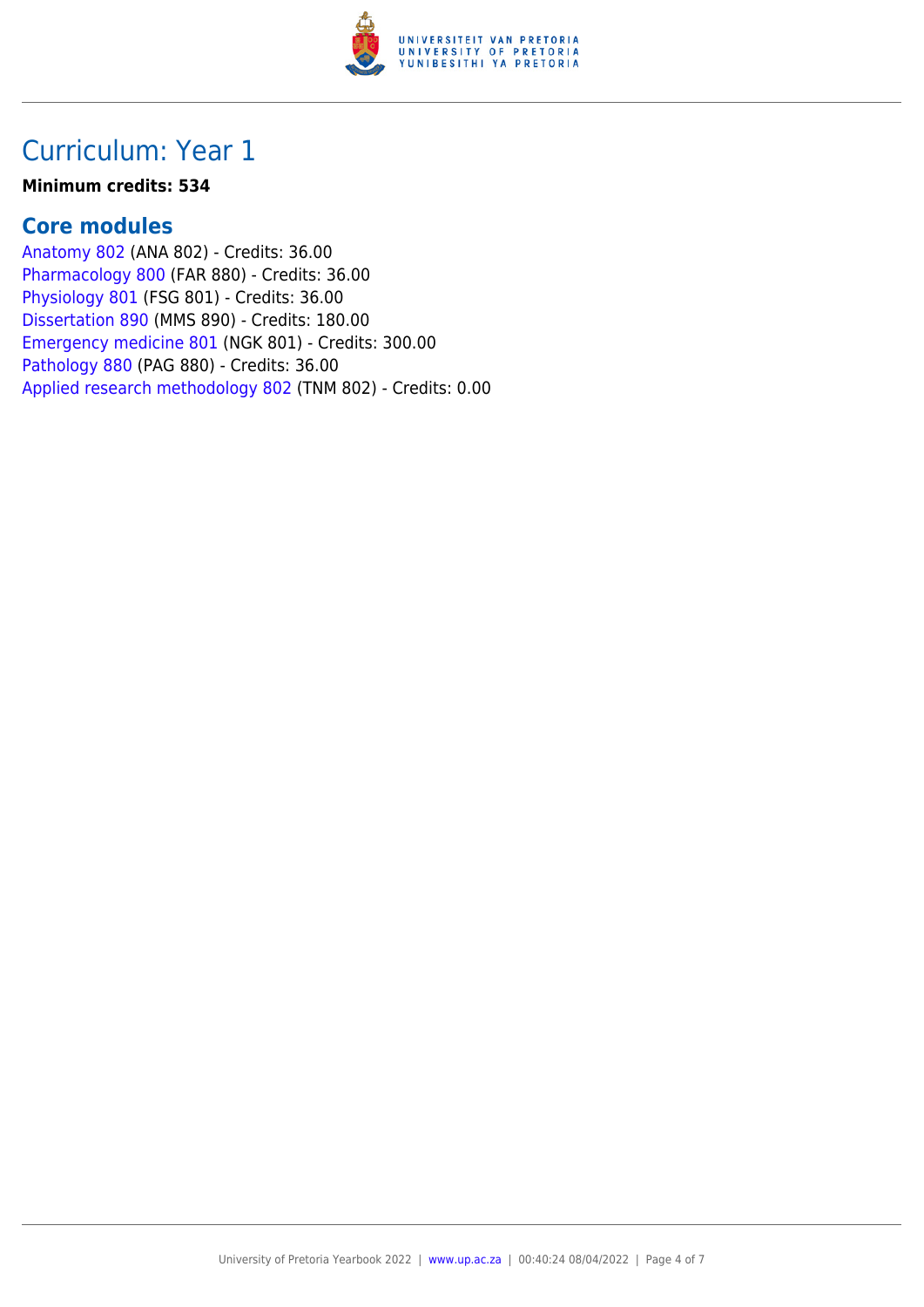

## Curriculum: Year 2

#### **Minimum credits: 534**

### **Core modules**

[Anatomy 802](https://www.up.ac.za/faculty-of-education/yearbooks/2022/modules/view/ANA 802) (ANA 802) - Credits: 36.00 [Pharmacology 800](https://www.up.ac.za/faculty-of-education/yearbooks/2022/modules/view/FAR 880) (FAR 880) - Credits: 36.00 [Physiology 801](https://www.up.ac.za/faculty-of-education/yearbooks/2022/modules/view/FSG 801) (FSG 801) - Credits: 36.00 [Dissertation 890](https://www.up.ac.za/faculty-of-education/yearbooks/2022/modules/view/MMS 890) (MMS 890) - Credits: 180.00 [Emergency medicine 801](https://www.up.ac.za/faculty-of-education/yearbooks/2022/modules/view/NGK 801) (NGK 801) - Credits: 300.00 [Pathology 880](https://www.up.ac.za/faculty-of-education/yearbooks/2022/modules/view/PAG 880) (PAG 880) - Credits: 36.00 [Applied research methodology 802](https://www.up.ac.za/faculty-of-education/yearbooks/2022/modules/view/TNM 802) (TNM 802) - Credits: 0.00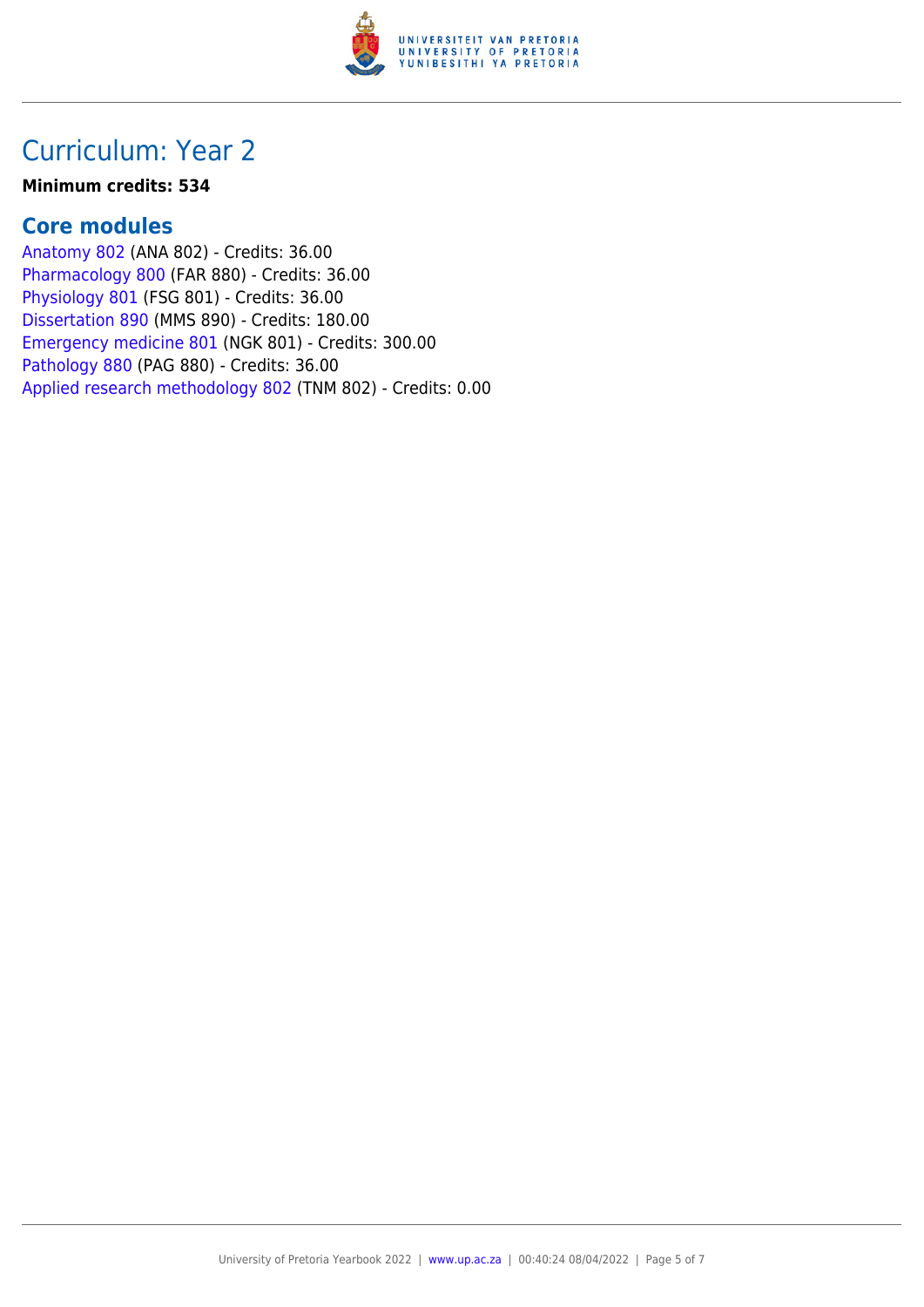

## Curriculum: Year 3

#### **Minimum credits: 534**

### **Core modules**

[Anatomy 802](https://www.up.ac.za/faculty-of-education/yearbooks/2022/modules/view/ANA 802) (ANA 802) - Credits: 36.00 [Pharmacology 800](https://www.up.ac.za/faculty-of-education/yearbooks/2022/modules/view/FAR 880) (FAR 880) - Credits: 36.00 [Physiology 801](https://www.up.ac.za/faculty-of-education/yearbooks/2022/modules/view/FSG 801) (FSG 801) - Credits: 36.00 [Dissertation 890](https://www.up.ac.za/faculty-of-education/yearbooks/2022/modules/view/MMS 890) (MMS 890) - Credits: 180.00 [Emergency medicine 801](https://www.up.ac.za/faculty-of-education/yearbooks/2022/modules/view/NGK 801) (NGK 801) - Credits: 300.00 [Pathology 880](https://www.up.ac.za/faculty-of-education/yearbooks/2022/modules/view/PAG 880) (PAG 880) - Credits: 36.00 [Applied research methodology 802](https://www.up.ac.za/faculty-of-education/yearbooks/2022/modules/view/TNM 802) (TNM 802) - Credits: 0.00